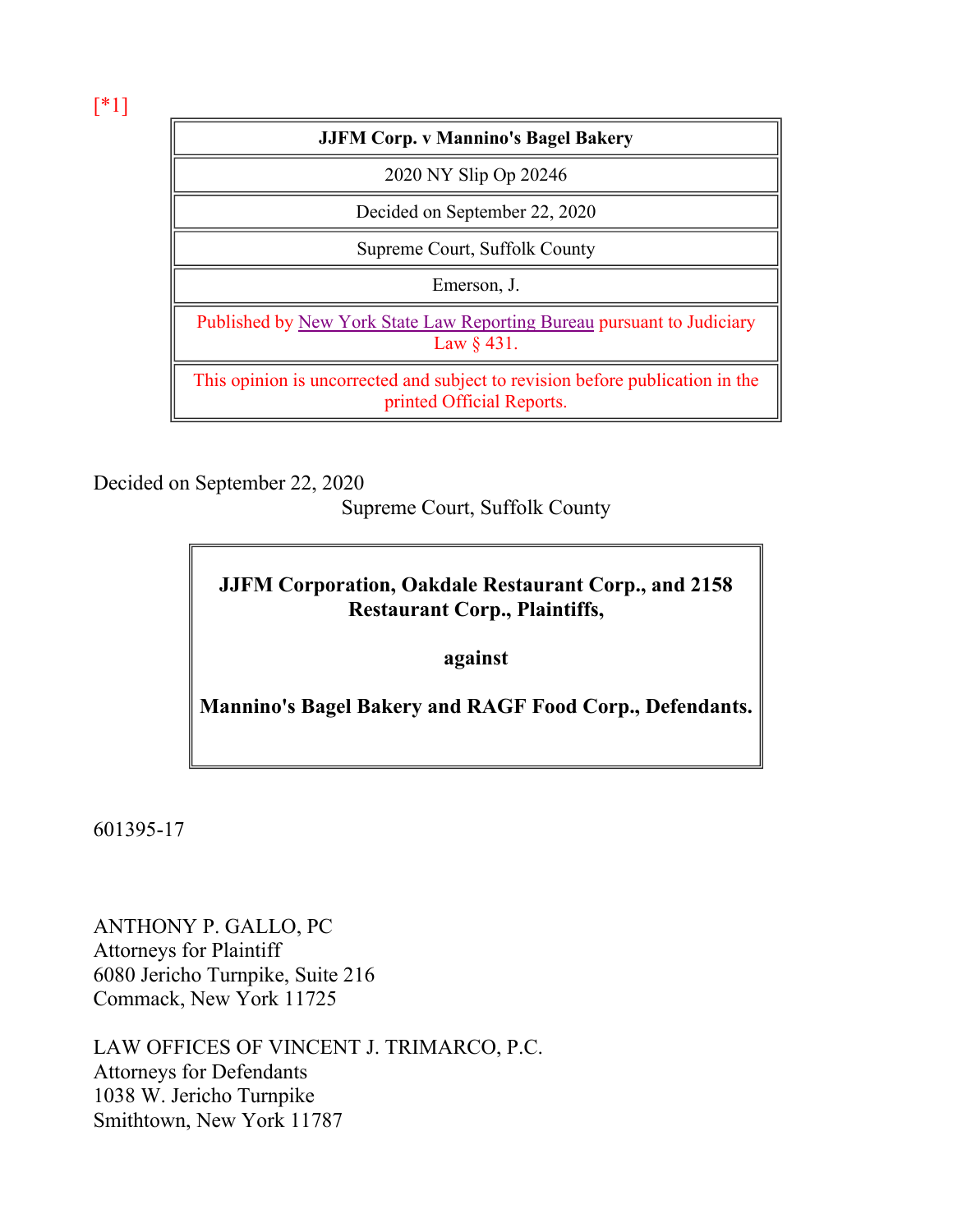Elizabeth H. Emerson, J.

**Upon the following papers read on this motion** *to amend and cross-motions for summary judgment* **; Notice of Motion and supporting papers***8-15* **; Notice of Cross Motion and supporting papers** *16-21; 23-28* **; Answering Affidavits and supporting papers***29-31; 32; 34-35***; Replying Affidavits and supporting papers***36; 37-38* **; it is,**

*ORDERED* that the motion by the plaintiffs for leave to amend the complaint is denied as academic; and it is further

*ORDERED* that the cross motion by the defendants for summary judgment is granted; and it is further

*ORDERED* that the cross motion by the plaintiffs for summary judgment is denied.

The plaintiff corporations own and operate three Italian restaurant and catering businesses in Suffolk County, New York. They are: Mannino's Pizzaria Resturant in Smithtown, Mannino's Restaurant & Lounge in Oakdale, and Mannino's Italian Kitchen & Lounge in Commack. The three corporations are owned by the Mannino brothers, who have been operating restaurants in Suffolk County since 1996. The logos for all three restaurants have been registered as service marks in New York State since 2016. Moreover, "Mannino's Italian Kitchen & Lounge" and "Mannino's Pizzaria Resturant" have been registered with the U.S. Patent and Trademark Office since 2017 and 2018, respectively.

The defendant RAGF Food Corp. (RAGF) was formed in 2012 and operates Mannino's Bagel Bakery in Freeport, New York. RAGF is solely owned by Roberto Mannino, who is also its sole officer. In 2015, Roberto Mannino opened a second Mannino's Bagel Bakery in Smithtown, New York. He formed ARF Food Corp. (ARF) with his wife and son to own and operate the Smithtown location.

The plaintiffs commenced this action against RAGF and Mannino's Bagel Bakery in January 2017. The plaintiffs allege that by opening a second store in Smithtown, only a few miles from Mannino's Pizzaria Resturant, the defendants are capitalizing on the Mannino brand and its good will. The plaintiffs allege that consumers are likely to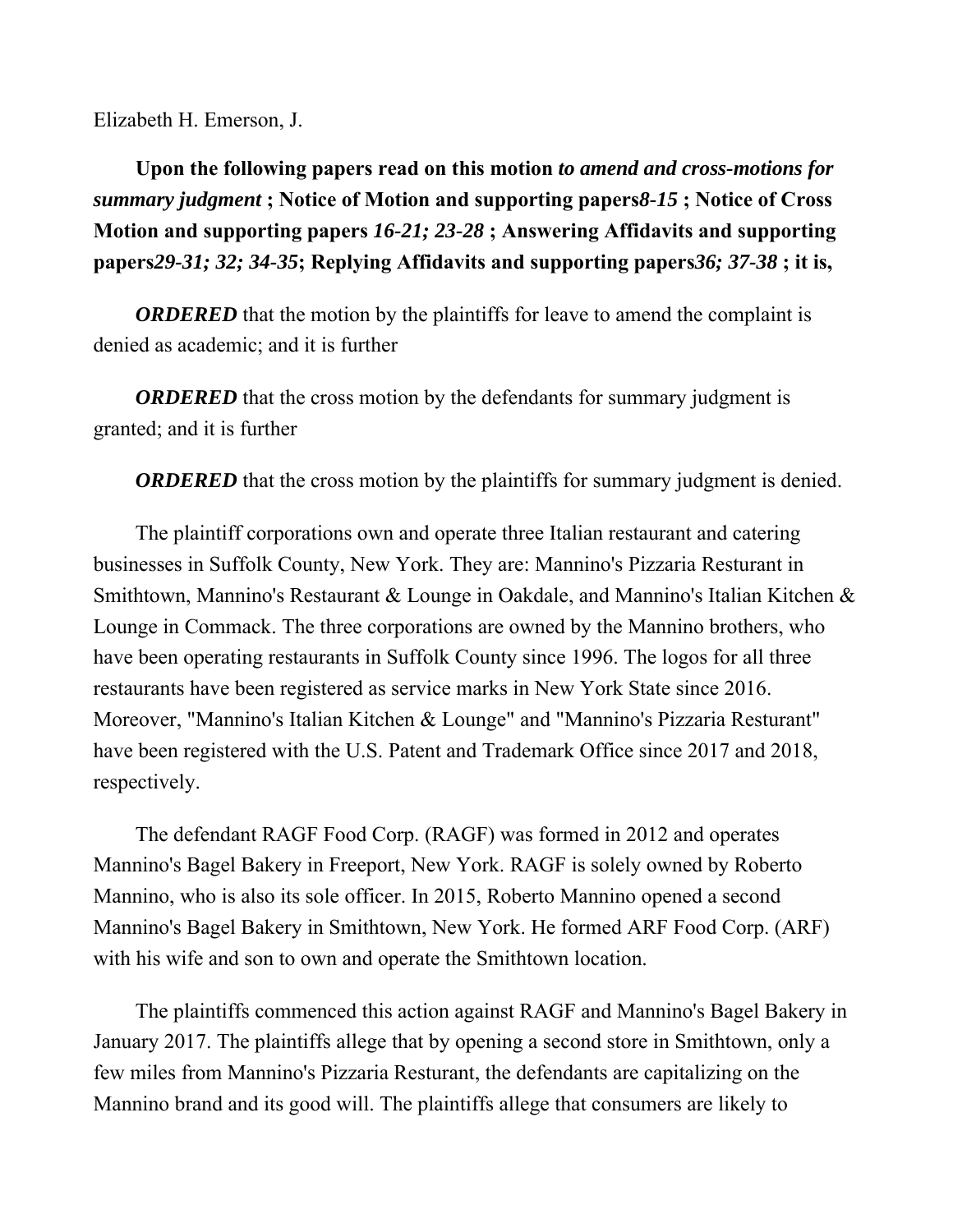conclude that the defendants' products are made by, endorsed by, approved by, connected to, associated or affiliated with the plaintiffs' businesses. The complaint contains causes of action for a permanent injunction and to recover damages for unfair business practices under General Business Law § 349, unfair competition, and trademark infringement under General Business Law § 360-k. The plaintiffs move to amend the complaint to add AFR as a party defendant. The defendants and the plaintiffs both cross move for summary judgment.

The defendants contend in support of their cross motion that dismissal is required because the plaintiffs have not complied with General Business Law § 130 by filing assumed-business-name certificates for all of their businesses prior to commencing this action. The record reflects that the plaintiffs have now fully complied with General Business Law § 130. Accordingly, the court declines to dismiss the complaint on this ground.

Under New York State law, a mark owner may maintain a statutory or common-law action against a party who has engaged in unauthorized use of the mark (**Tiffany [NJ] Inc. v eBay, Inc.**, 576 F Supp 2d 463, 494 [SDNY], *affd in part, revd in part* 600 F3d 93 [2nd Cir]). [\*2]The elements required to prevail on trademark-infringement and unfaircompetition claims under New York law mirror the Lanham Act claims for trademark infringement and unfair competition (**Id**.). As with the Lanham Act, a plaintiff suing for trademark infringement under New York General Business Law § 360-k must prove that the defendant's use of the mark is likely to cause confusion, mistake, or deception (**Biosafe One, Inc. v Hawkes**, 639 F Supp 2d 358, 367 [SDNY], *affd* 379 Fed Appx 4 [2nd Cir]). The likelihood-of-confusion inquiry turns on whether numerous ordinarily prudent purchasers are likely to be misled or confused as to the source of the product in question because of the entrance in the marketplace of the defendant's mark (**Yurman Studio, Inc. v Castaneda**, 591 F Supp 2d 471, 487 [SDNY], *reconsideration granted in part, denied in part* 2008 WL 4298582). To support a finding of infringement, there must be a probability of confusion, not just a mere possibility (**Id**.).

A claim of trademark infringement is analyzed under a familiar two-prong test. The test looks, first, to whether the plaintiff's mark is entitled to protection and, second, to whether the defendant's use of the mark is likely to cause consumers confusion as to the origin or sponsorship of the defendant's goods (**Car Freshner Corp. v Am. Covers,**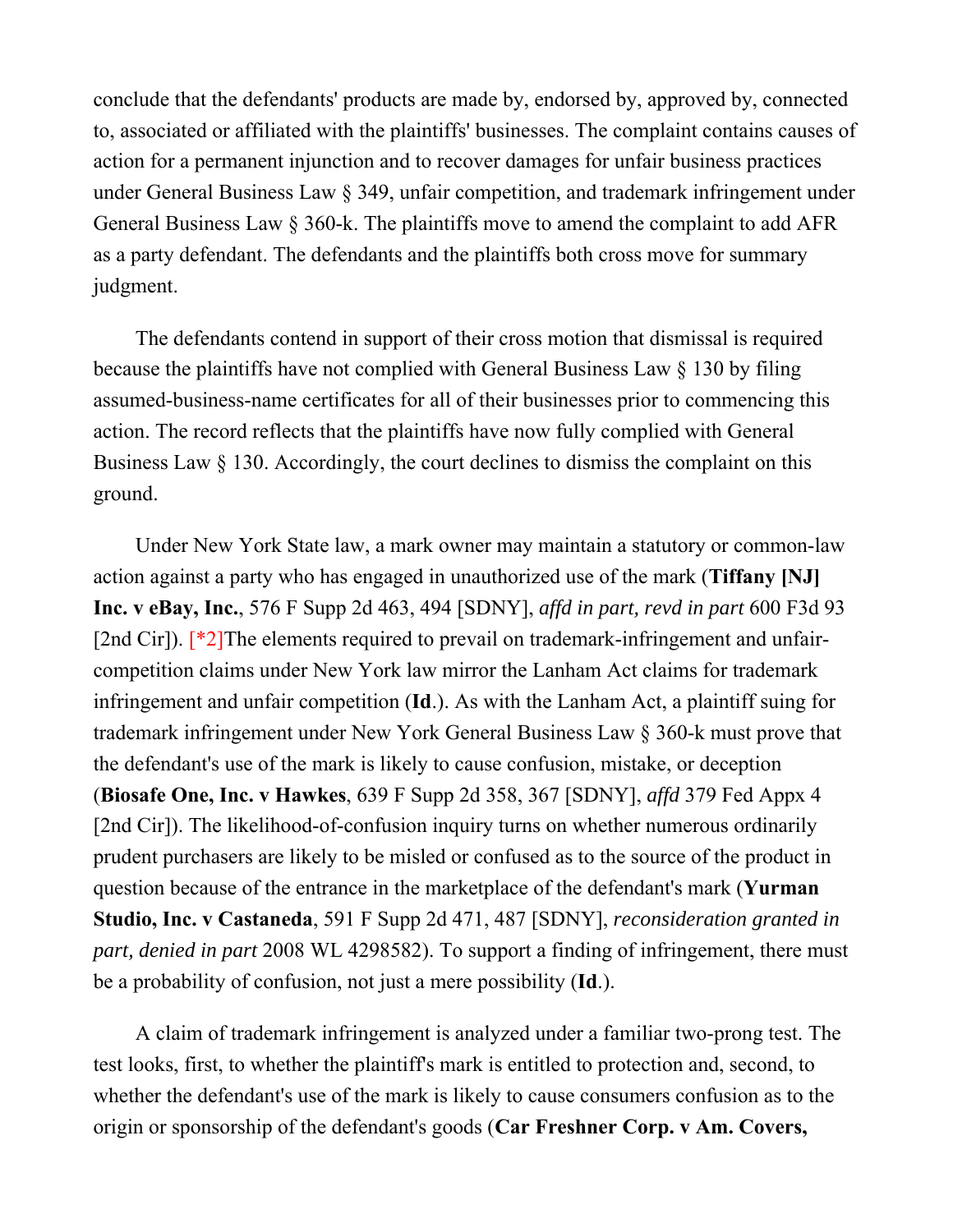**LLC**, 419 F Supp 3d 407, 421-422 [NDNY], *appeal filed* Aug. 30, 2019). The first prong of the test is satisfied since the plaintiffs have registered their three marks (*see*, **Lois Sportswear, U.S.A. v Levi Strauss & Co.**, 799 F2d 867, 871 [registered trademarks should be afforded the utmost protection]). The only issue, then, is the likelihood of confusion.

The likelihood of confusion is determined by a the multi-factor test set out in **Polaroid Corp. v Polarad Elecs. Corp.**(287 F2d 492, 495, [2nd Cir]). The factors include (1) the strength of the plaintiff's mark, (2) the similarity of the plaintiff's and the defendant's marks, (3) the proximity of the products, (4) the likelihood that the plaintiff will "bridge the gap," (5) actual confusion between products, (6) the defendant's good or bad faith in adopting the mark, (7) the quality of the defendant's product, and (8) the sophistication of the buyers (**Yurman**, *supra*). No single factor is dispositive (**Id**.).

### **Similarity of the Marks**

When evaluating the similarity of the marks, courts consider the overall impression created by a mark (**Brennan's, Inc. v Brennan's Restaurant, L.L.C.**, 360 F3d 125, 133, [2nd Cir]). Each mark must be compared against the other as a whole. Juxtaposing fragments of each mark does not aid in deciding whether the compared marks are confusingly similar (**Id**.). The fact that the two marks appear similar is not dispositive. Rather, the question is whether such similarity is more likely than not to cause consumer confusion (**Id**.).

A comparison of the plaintiffs' marks with the defendants' sign **[FN1]** reveals no similarity  $[{}^*3]$ beyond the common word "Maninno's." The plaintiffs' marks consist of (1) the word "Maninno's" in stylized form with the terms "Pizzeria Restaurant" in stylized form enclosed in a shaded polygon with a curved bottom, (2) the words "Maninno's Restaurant Lounge" in stylized lettering with "Maninno's" above "Restaurant Lounge" and a shaded square between the words "Restaurant" and "Lounge," and (3) the word "Maninno's" above "Italian Kitchen Lounge" and a shaded square between the words "Kitchen" and "Lounge." The defendants' sign also uses the word "Maninno's." However, the defendants do not use any of the other elements found in the plaintiffs' trademarks. They do not use the stylized lettering; the shaded polygon with a curved bottom; the shaded square; or the words "Italian," "Kitchen," "Pizzeria," "Restaurant," or "Lounge."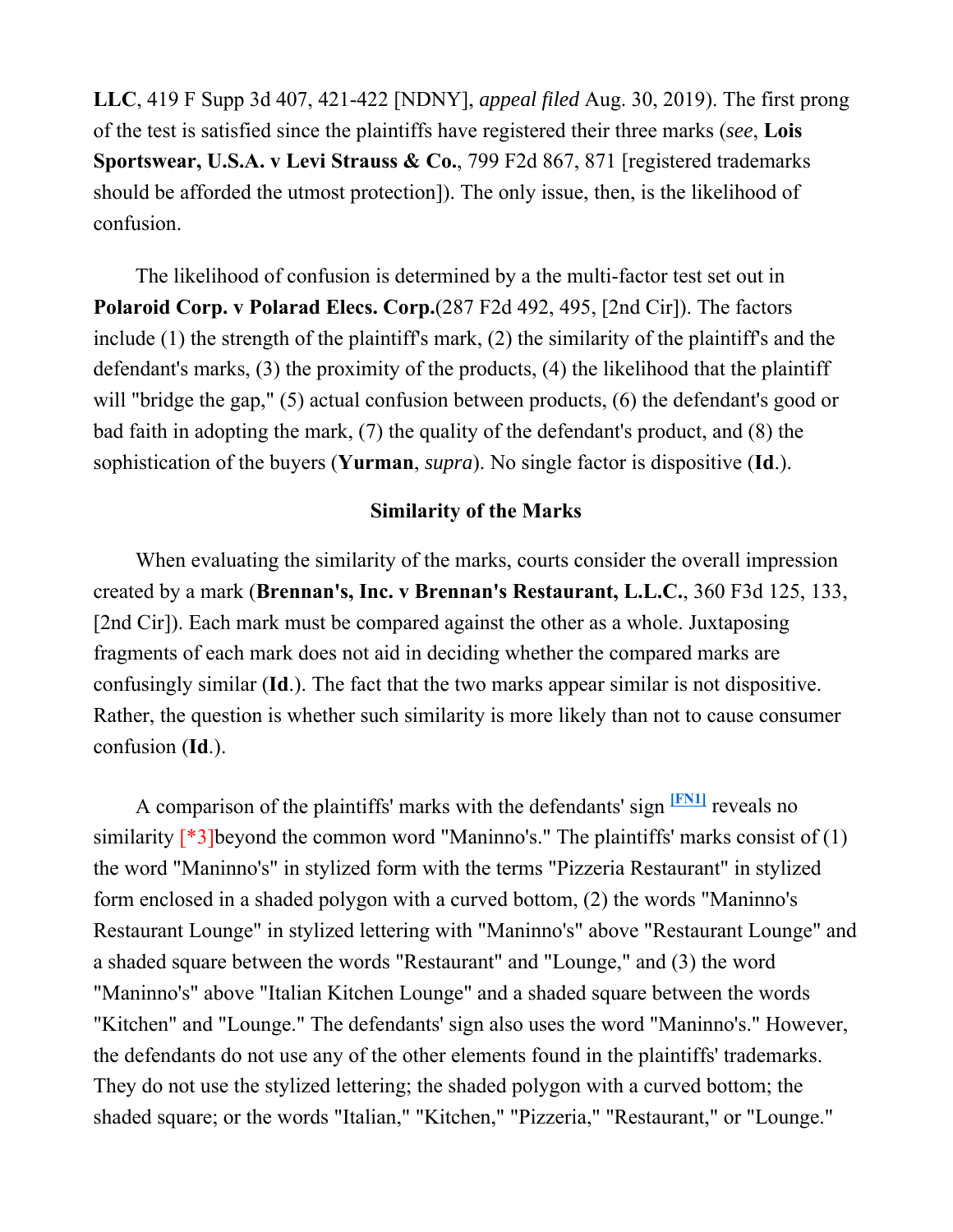The only words the defendants use underneath "Mannino's" are "Bagel Bakery." Nonetheless, despite these differences in the parties' marks when they are compared as entire units, the consuming public may still be drawn or influenced by the most prominent word in the plaintiffs' marks, "Maninno's" (*see*, **Mother's Restaurants Inc. v Mother's Bakery, Inc.**, 498 F Supp 847, 853 [WDNY]). While the marks are not similar, the impression made by the use of the word "Maninno's" may still have some effect (**Id**.).

#### **The Strength of the Plaintiff's Mark**

In evaluating the strength of the mark, the inquiry focuses on the distinctiveness of the mark or, more precisely, its tendency to identify the goods as coming from a particular source (**Car Freshner**, *supra* at 423). There are two components of a mark's strength: its inherent distinctiveness and the distinctiveness it has acquired in the marketplace (**Brennan's, Inc.**, *supra* at 130-131). Inherent distinctiveness examines a mark's theoretical potential to identify the plaintiff's goods or services without regard to whether it has actually done so (**Id**. at 131). Inherent distinctiveness is classified into four categories from the least to the most distinctive: (1) generic, (2) descriptive, (3) suggestive, and (4) arbitrary or fanciful (**Id**.; **Car Freshner Corp.**,*supra*). Acquired distinctiveness looks solely to the recognition that the plaintiff's mark has earned in the marketplace as a designator of the plaintiff's goods or services (**Brennan's, Inc.**, *supra* at 131).

Registered trademarks are presumed to be distinctive and should be afforded the utmost protection (**Lois Sportswear,***supra*). However, in this case, the parties share a common last name. While the law recognizes the unfairness of letting one person trade on the reputation or name of another, it also recognizes that one's surname given at birth creates associations attached to that name which identify the individual (**Brennan's Inc.**, *supra* at 131). Because the thrust of trademark law is to avoid confusion as to the product's source, it is not helpful to draw rigid rules when dealing with a common last name (**Id**.). It would be incorrect to insist that the defendant is always entitled to use his own name in business (**Id**.). It would be equally incorrect to insist that the defendant is never entitled to use his own name to compete with the same, and perhaps more famous, business name of the plaintiff (**Id**.). As a consequence, courts generally are hesitant to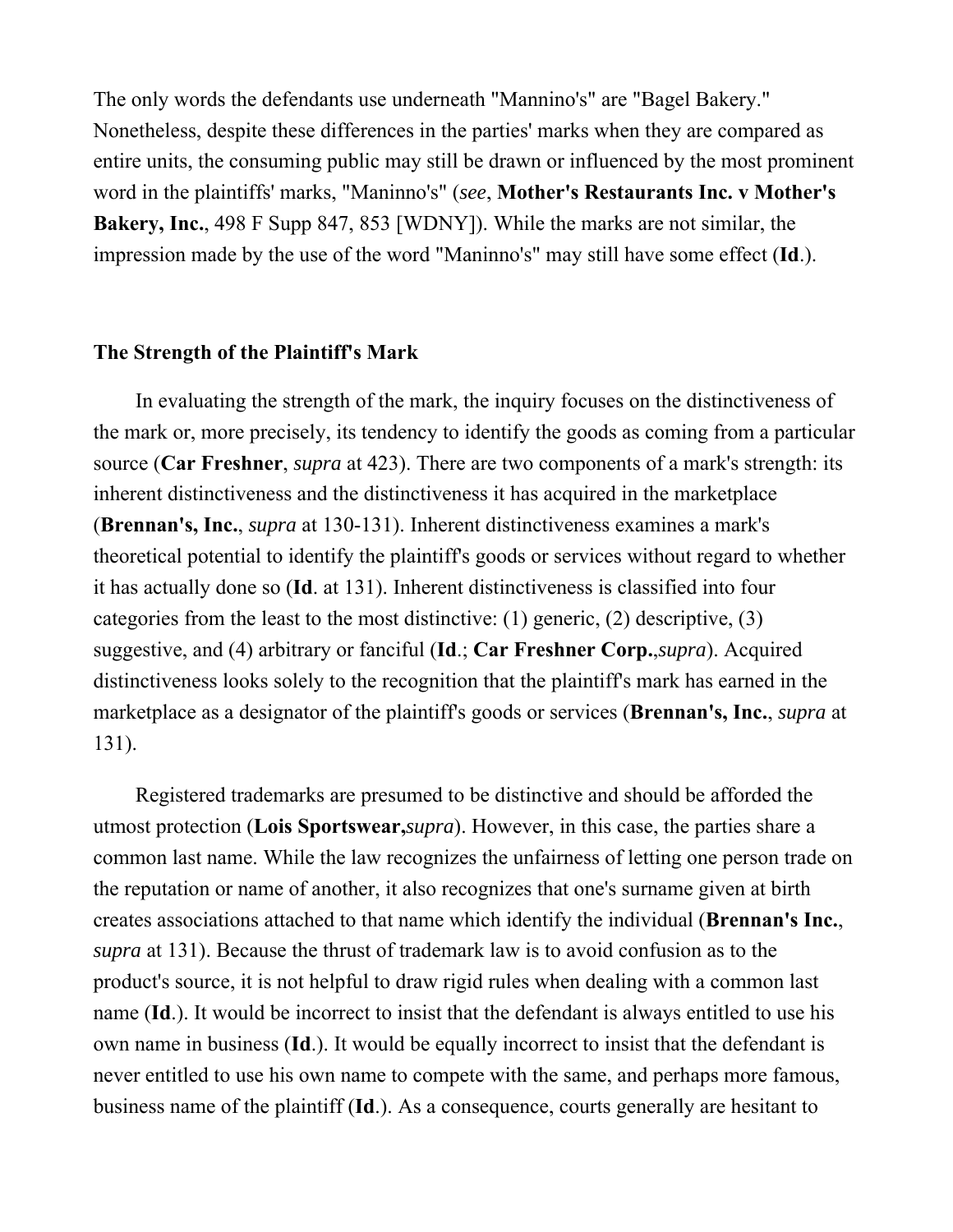afford strong protection to proper names, since to do so preempts others with the same name from trading on their own reputation (**Id**.). Thus, a proper name such as "Maninno's" is inherently weak and accorded only minimal protection as a descriptive mark unless it has [\*4]acquired a secondary meaning (**Id**. at 131-132).

A mark that is not inherently distinctive may acquire distinctiveness by developing a secondary meaning in the public's mind **(Christian Louboutin S.A. v Yves Saint Laurent Am. Holdings, Inc.**, 696 F3d 206, 216 [2nd Cir], *mod denied* 709 F3d 140). A mark has acquired a secondary meaning when, in the minds of the public, the primary significance of a product feature is to identify the source of the product rather than the product itself (**Id**.). When there is widespread recognition of a mark among consumers, there is an increased likelihood that consumers will assume it identifies the previously familiar user and, therefore, an increased likelihood of consumer confusion if the new user is, in fact, not related to the first (**Car Freshner Corp.**,*supra* at 423). Some last names achieve such a degree of secondary meaning that they become strong identifiers of source, such as "Bacardi" for rum, "Ford" for automobiles, and "Smucker" for jam (**Brennan**, **Inc.,** *supra* at 132).

A party seeking to establish a secondary meaning must meet vigorous evidentiary requirements and show that the mark acquired the secondary meaning by the time the allegedly infringing mark came onto the market (**Lopez v Gap, Inc.**, 883 F Supp 2d 400, 425 [SDNY]). Courts consider six factors in determining whether a mark has established a secondary meaning: (1) advertising expenditures, (2) consumer studies linking the mark to a source, (3) unsolicited media coverage of the product, (4) sales success, (5) attempts to plagiarize the mark, and (6) the length and exclusivity of the mark's use. (**Id**.). Although the Second Circuit has stated that courts should be cautious in weighing these factors at the summary judgment stage, it has nonetheless supported summary judgment in cases where the proponent of the alleged trademark failed to produce any evidence or failed to raise a material issue of fact on the question of secondary meaning (**Jewish Sephardic Yellow Pages, Ltd. v DAG Media, Inc.**, 478 F Supp 2d 340, 344-345 [EDNY] [and cases cited therein] ).

Here, the plaintiffs contend that the Maninnos have been operating restaurants in Suffolk County using their own name since 1996, that they have expended significant resources to promote their restaurants, and that their brand has become well-known among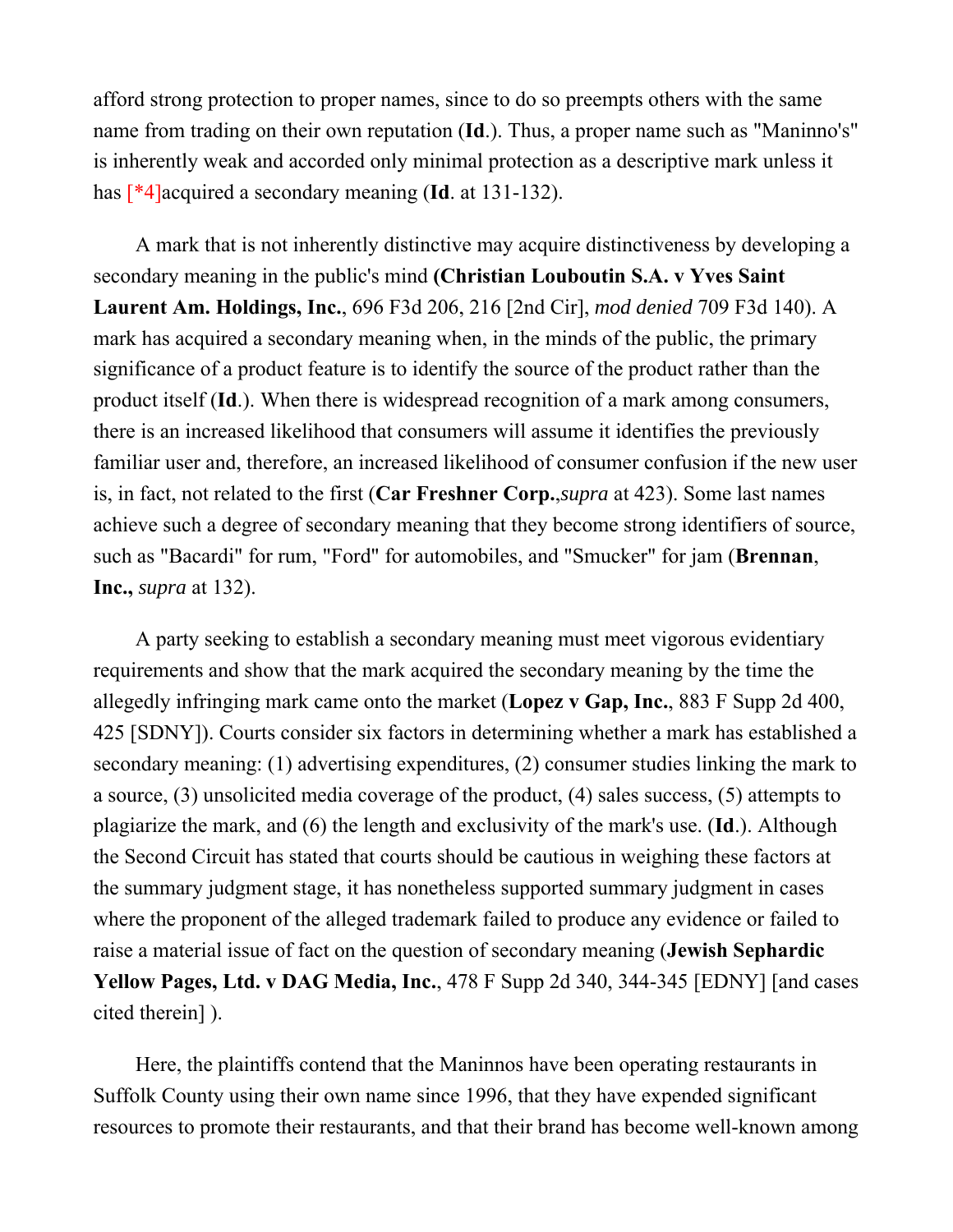consumers for high-quality Italian food and outstanding service. In support thereof, the plaintiffs submit the affidavit of Frecesco Mannino. The court finds that the generalized assertions found therein are insufficient to establish that the name "Mannino" has acquired a secondary meaning.

Finally, the more common a last name is, the lower the likelihood that a competitor will effectively appropriate the goodwill of the senior user since customers will be unlikely to assume that the two brands with the same name refer to the same goods (**Brennan's, Inc.**, *supra* at 132). The record reflects that "Mannino" is a relatively common Sicilian family name and that 16 other corporations and LLC's, including a few that sell Italian food, are registered with that name in New York State.

In view of the foregoing, the court finds that the plaintiffs' marks are weak and that they are entitled to only minimal protection.

# **[\*5]Proximity**

In terms of the products' proximity, courts consider whether the products compete with each other (**Car Freshner Corp.**,*supra* at 441). Just because products share the same channel of trade does not necessarily make them proximate (**Id**.).

The record reflects that, although the parties are both in the restaurant and catering business, their businesses are vastly different. The plaintiffs' restaurants serve high-quality Italian food in elegant settings. The defendants sell bagels and delicatessen items such as pastries, muffins, hamburgers, salads, sandwiches (including Italian heros), paninis, and wraps. They also sell baked ziti and chicken parmesan on their catering menu. They do not sell any other Italian foods. The court finds that, under these circumstances, the defendants' products do not compete with the plaintiffs products.

### **"Bridging the Gap"**

This factor examines the likelihood that the plaintiffs will enter the defendants' market in the future (**Hypnotic Hats, Ltd. v Wintermantel Enter., LLC**, 335 F Supp 3d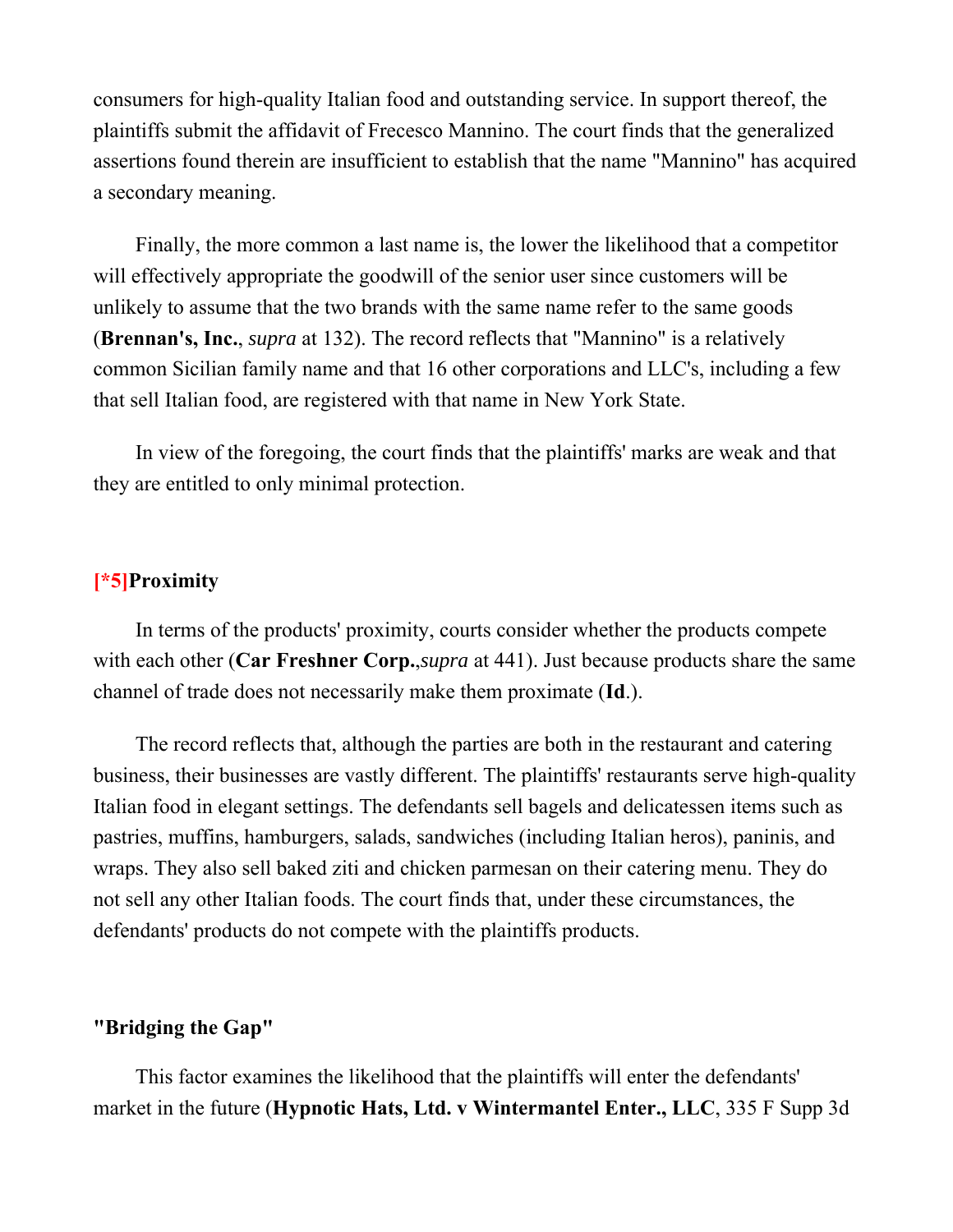566, 590 [SDNY]). A plaintiff's intention to "bridge the gap" helps to establish a future likelihood of confusion as to source (**Id**.). There is no evidence in the record the plaintiffs intend to enter either the bagel or the delicatessen business.

### **Actual Confusion**

The plaintiffs point to only one instance in which they claim actual confusion existed. On one occasion, a check from Smithtown High School for services provided by ARF was sent to the plaintiff JJFM Corporation. One incident of actual confusion is insufficient to conclude that actual confusion exists in any widespread way (**Car Freshner Corp.**, *supra* at 442).

In addition, Roberto Mannino testified that, when he first opened in Smithtown, some people asked him if he was affiliated with the plaintiffs, and he replied, "No." Inquiries about the source of goods is not necessarily evidence of actual confusion (**Id.**[and cases cited therein]; *but see*, **Virgin Enters. Ltd. v Nawab**, 335 F3d 141, 151 [2nd Cir]). Moreover, the plaintiffs do not point to any evidence indicating that the actual purchase of the defendants' products was driven by the mistaken impression that they came from the plaintiffs (**Car Freshner Corp.**,*supra*). Accordingly, the court finds that the evidence of actual confusion is de minimis.

### **Bad Faith**

Contrary to the plaintiffs' contentions, the record does not reflect that Roberto Mannino opened a bagel bakery in Smithtown in order to capitalize on the Mannino brothers' reputation. Roberto Mannino testified that he and his family have been living in Smithtown for 20 years and that, when they were looking to open a second store, they chose to open it in Smithtown because  $[*6]$ they live there. Moreover, as previously noted, when asked if he was affiliated with the plaintiffs, he answered in the negative.

### **Quality of the Product**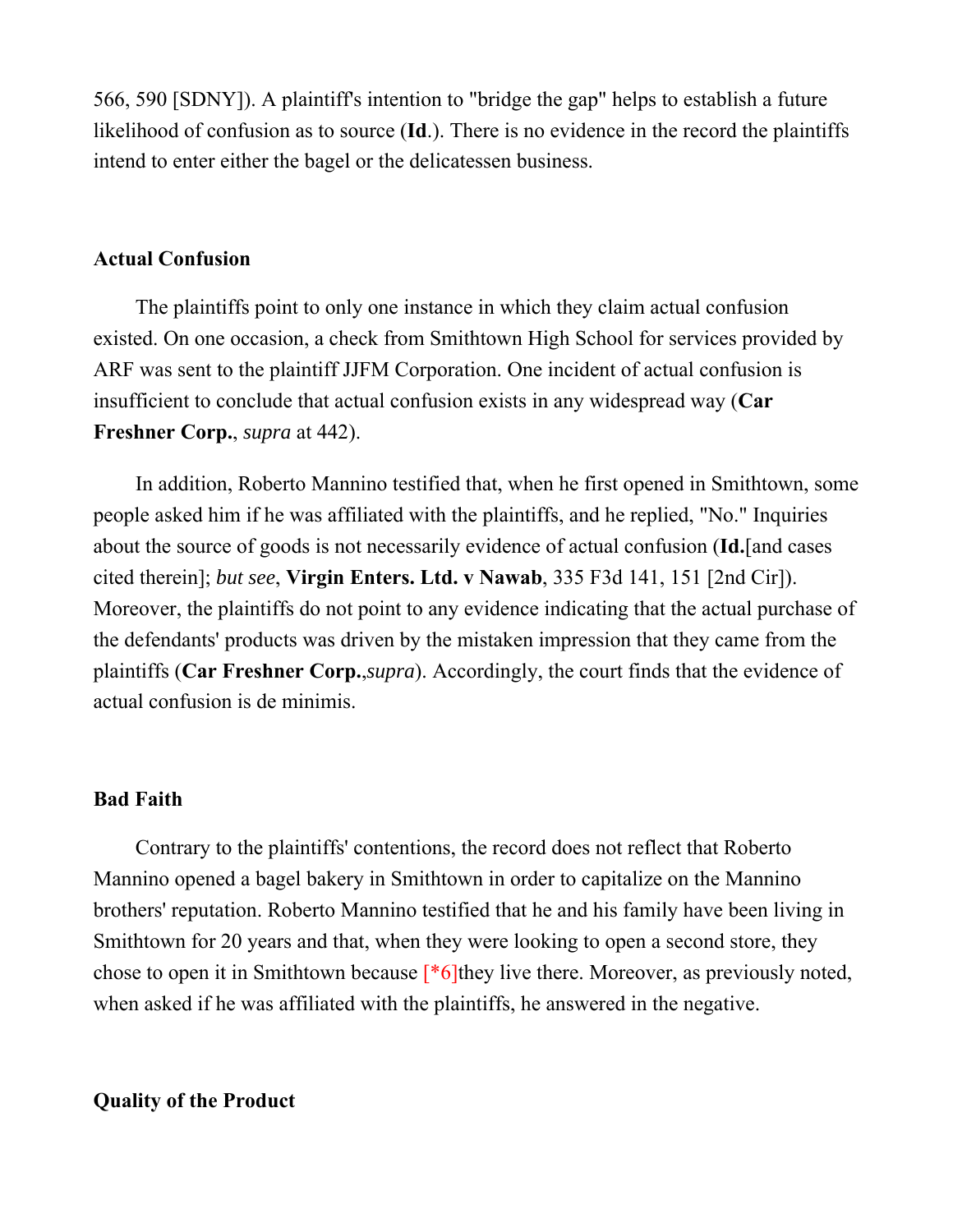Generally, quality is weighed as a factor when there is an allegation that a low quality product is taking unfair advantage of the public goodwill earned by a wellestablished high-quality product (**Id**. at 443). While the plaintiffs allege that the defendants are taking advantage of their reputation as purveyors of high-quality Italian food, the record reflects that, except for a few menu items, the defendants do no sell Italian food. They sell bagels and deli food. The court finds that, under these circumstances, the relative quality of the products does not play a significant role in the existence of a likelihood of confusion between the parties' products (**Id**. at 444).

# **Sophistication of the Buyers**

The parties have not provided any particular information on the sophistication of their typical buyers. However, the court may consider the type of product and its cost in assessing the role that the buyers' sophistication plays in the likelihood of consumer confusion (**Id**.). The court finds that, in view of the differences between the type and cost of the parties' products, it is unlikely that even an unsophisticated buyer would be confused as to the source of the defendants' products.

### **Conclusion**

On balance, the **Polaroid** factors favor the defendants. The court finds that, the defendants' use of the parties' common surname coupled with the de minimis evidence of actual confusion is insufficient for a reasonable trier of fact to conclude that numerous ordinarily prudent purchasers are likely to be misled or confused as to the source of the defendants' products (**Yurman**, *supra* at 487). Accordingly, the court grants summary judgment to the defendants dismissing the fourth cause of action for trademark infringement.

The law of trademark infringement is part of the law of unfair competition, and the same test is applied in determining each claim (**Car Freshner Corp.**,*supra* at 449). Accordingly, the court also grants summary judgment to the defendants dismissing the second cause of action for unfair competition.